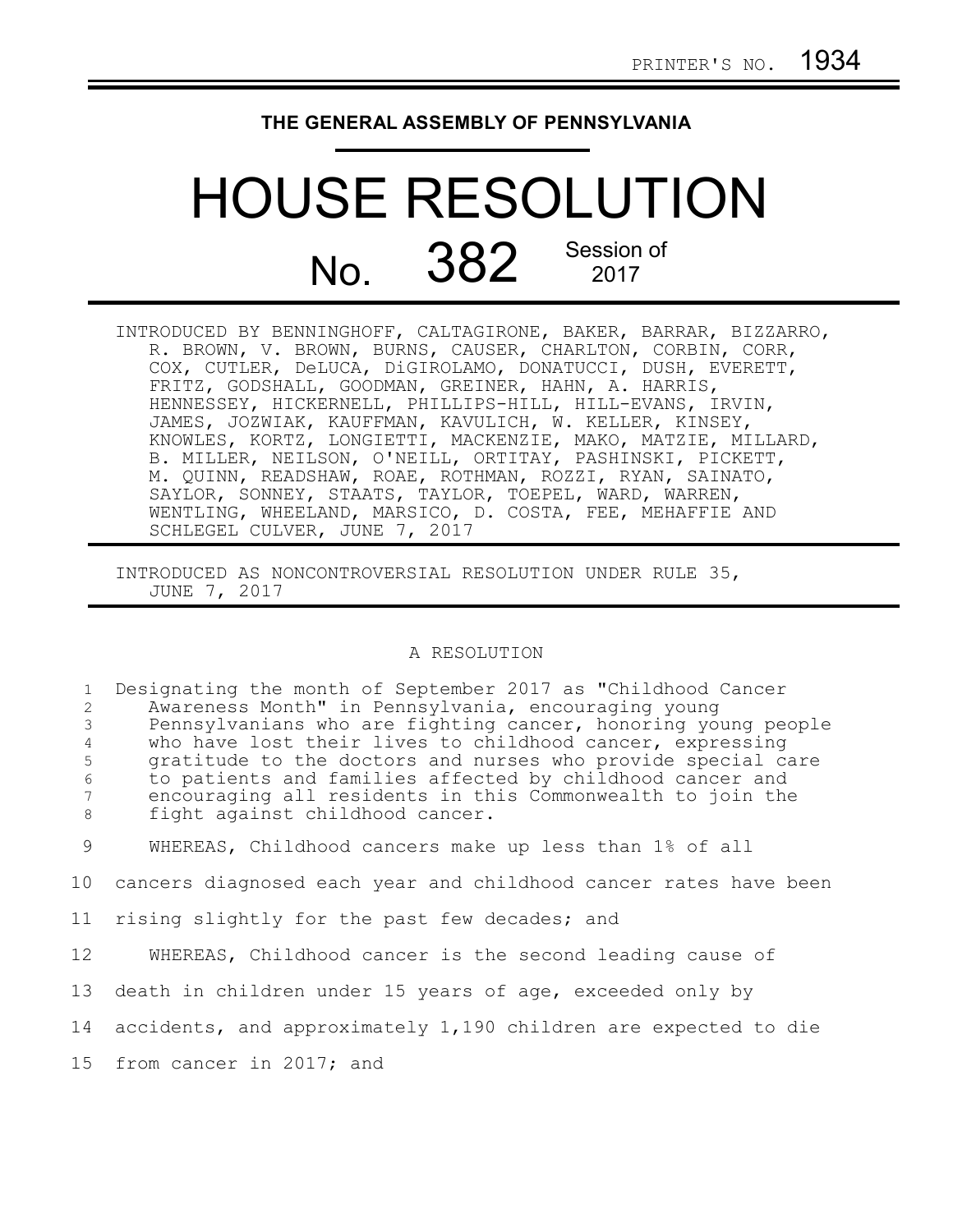WHEREAS, The American Cancer Society estimates that approximately 10,270 children in the United States under 15 years of age will be diagnosed with cancer in 2017; and WHEREAS, The potential years of life lost to childhood cancer and the potential years of life saved by treatment exceed all other cancers with the exception of breast cancer; and WHEREAS, Most children cannot be treated at a local hospital, and families must face the disruption of relocating to receive treatment at a regional cancer center; and 1 2 3 4 5 6 7 8 9

WHEREAS, As a result of major treatment advances in recent decades, more than 80% of children with cancer now survive five years or more; and 10 11 12

WHEREAS, This is a huge increase since the mid-1970s, when the five-year survival rate was less than 60%; and 13 14

WHEREAS, Survival rates vary depending on the type of cancer and other factors; and 15 16

WHEREAS, There is still significant progress that must be made with regard to childhood cancer treatment because there are many types of childhood cancer and some types with lower survival rates are very difficult to treat; and 17 18 19 20

WHEREAS, Pennsylvania is a leader in the fight against and treatment of childhood cancer with six Children's Oncology Group hospitals, St. Christopher's Hospital for Children, Children's Hospital of Philadelphia, Geisinger Medical Center, Lehigh Valley Hospital-Muhlenburg, Hershey Medical Center and Children's Hospital of Pittsburgh; and 21 22 23 24 25 26

WHEREAS, Two of only 10 institutions in the Pediatric Brain Tumor Consortium are in Pennsylvania: Children's Hospital of Philadelphia and Children's Hospital of Pittsburgh; and WHEREAS, Penn State Hershey Children's Hospital is one of 27 28 29 30

20170HR0382PN1934 - 2 -